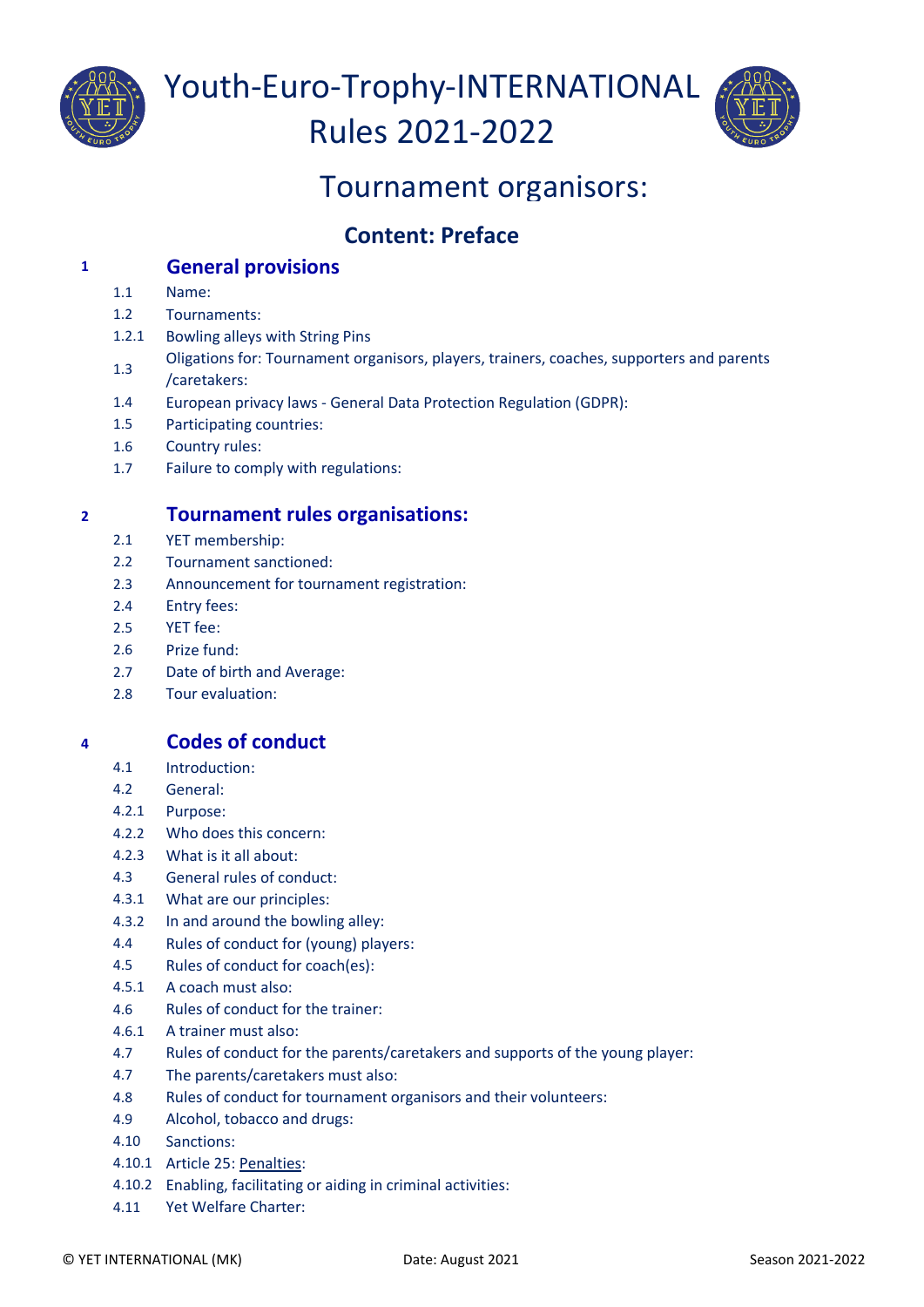## **1. General provisions:**

# **1.1 Name: \*** YET INTERNATIONAL stands for Youth-Euro-Trophy-International.

### **1.2 Tournaments:**

**1.3**

YET INTERNATIONAL Tournaments are tournaments in which young bowlers can compete with one

**\*** another during the YET season. The YET INTERNATIONAL season begins September 1st and ends the day after the YET INTERNATIONAL GRAND FINAL which will be held in May around ascension day.

#### **1.2.1 Bowling alleys with String Pins**

- The organisers are not yet permitted to hold their tournament that is part of the YET
- \* INTERNATIONAL tour in a Bowling Centre that has String pins. This is to prevent unfair competition between the various tournament results.

#### **Oligations for: Tournament organisors, players, trainers, coaches, supporters and parents /caretakers:**

- **\* Tournament organisors, players, trainers, coaches, supporters and parents /caretakers must:**
- **\*** always observe the instructions of the tournament officials
- **\*** behave properly in and around the bowling alley (regardless of whether they are participating in activities).
	- also refrain from loud, offensive, discriminatory or intimidating language against other
- **\*** players/participants, volunteers, trainers, coaches, other attendees and the DB of YET INTERNATIONAL
- **\*** consumption of self-brought drinks and food by players, trainers, coaches and parents/caretakers is not permitted within the bowling alley.
- **\*** not leave any waste in or around the bowling alley.
- **\*** return any found objects to the tournament officials. Tournament organization, volunteers, players, coaches, and trainers who are inside the players and /
- **\*** or coaching room are expected to: **do not use alcohol and tobacco during the squads and finals to be played.**
- **\*** always be able to identify themselves and are required to show their identification documents at request.
- **\*** [The YET INTERNATIONAL code of conduct applies to this tournament, for more information, refer to](http://yet-international.com/index.php/rules.html)  <http://yet-international.com/index.php/rules.html>
- Players not only accept the tournament rules, but also adhere to the YET INTERNATIONAL rules and
- **\*** codes of conduct and promise to comply with these rules. They do this by indicating this on the registration form of any YET INTERNATIONAL Tournament that is part of the Tour.
- **\*** Each tournament organizer adheres to the YET INTERNATIONAL regulations and code of conduct and refers participants to this on their registration forms.
- **\*** Behavior of player, parent, coach, trainer, companion, supporter during the tournament, but committed outside the bowling center is not the responsibility of the tournament organization.
- **\*** As a tournament organization we can take care of your Hotel reservation, but we are not responsible for the behavior and caused problems within the Hotel.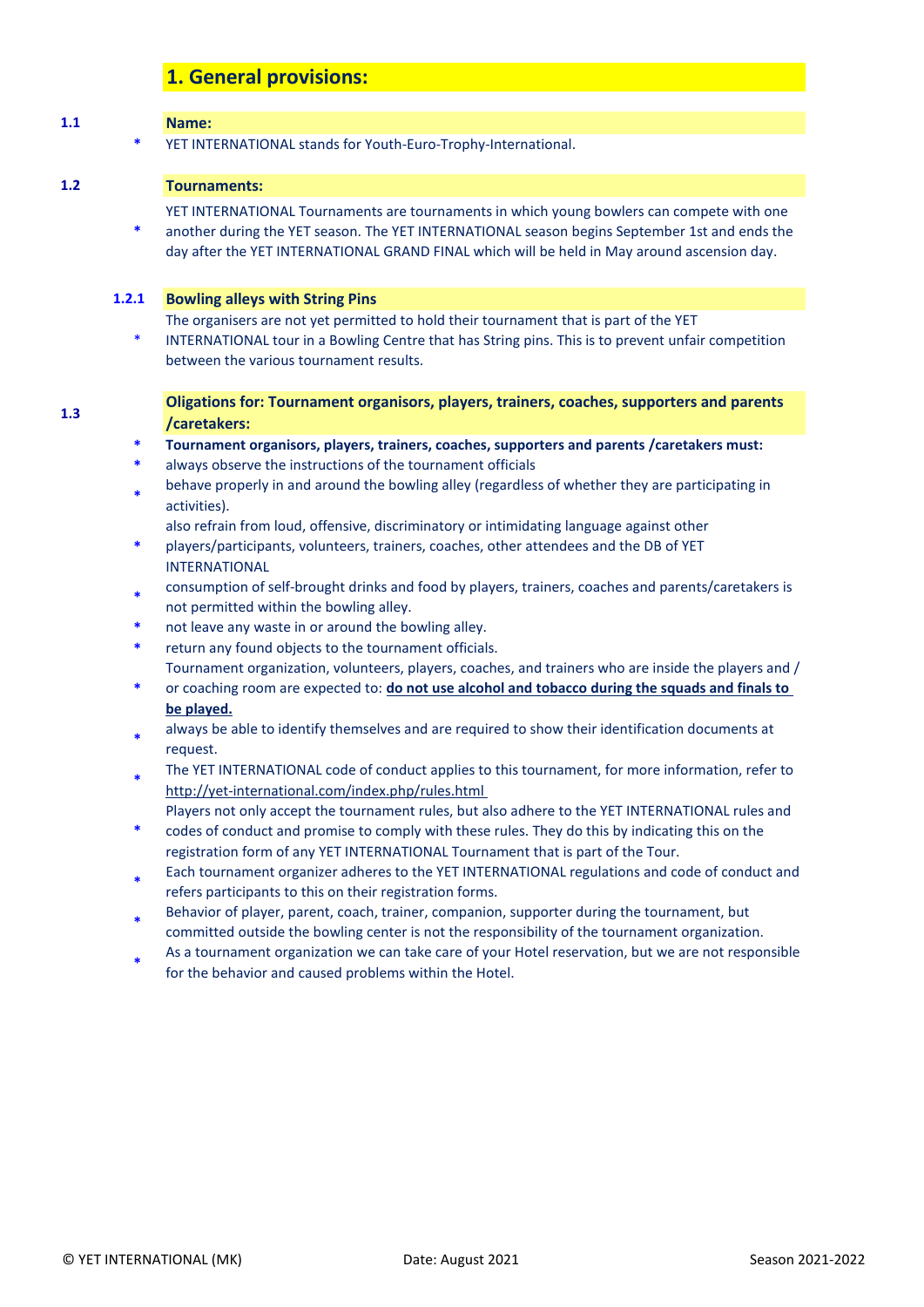#### **1.4 European privacy laws - General Data Protection Regulation (GDPR):**

The tournament organizations that are part of the YET INTERNATIONAL TOUR are responsible for compliance with the new European privacy legislation (GDPR) that will be in effect from May 2018,

\* they are not responsible for recordings made in any form by persons who do not do so on behalf of the tournament organizations. Any person present as guidance, coaches, parents, spectators and/or otherwise is fully responsible

for compliance. By registering for one of the tournaments and finals within the YET INTERNATIONAL TOUR, the

\* participant automatically accepts any use of his personal data and/or his image in print, picture, film and the like by YET INTERNATIONAL for promotional or informational purposes of the YET INTERNATIONAL TOUR without being eligible for any form of compensation. The *GDPR Privacy Regulations* apply to the use referred to in the previous sentence.

#### **1.5 Participating countries:**

Organizing countries in the Youth Euro Trophy are: England, Belgium, Ireland, France, The

\* Netherlands, Danmark and Switzerland. New country's / tournaments whom want to join the tour have to sent a request to the presidium of YET INTERNATIONAL. Each request will be reviewed by the YET INTERNATIONAL presidium committee.

**1.6 Country rules:** 

Each of the participating countries will organize one tournament, based on the rules and regulations of YET INTERNATIONAL, ETBF and their own National Bowling Federation. This could mean for the

- \* finals of one of those tournaments, bowlers could be ranked in a different way than the rules of YET INTERNATIONALstates. The organisers should publish a YET INTERNATIONAL ranking list as well, so players can see in what class they are placed for ranking points. The tournaments are played in accordance with the regulations of the National Federations where
- \* the participating tournaments are affiliated and in which the ETBF and / or WTBA and YET rules also apply.

### **1.7 Failure to comply with regulations:**

If tournament organizers, players, trainers / coaches, supervisors, parents / guardians and suporters

\* do not, or only partly fulfill the obligations set out in these regulations, they are fully liable for possible damage to YET INTERNATIONAL. They are obliged to compensate all direct and indirect damage that YET INTERNATIONAL suffers as a result or will suffer in the future.

# **Tournament rules organisations:**

#### **2.1 YET membership:**

Every participating country on the YET International tour is obliged to pay an annual membership fee. This membership fee must be paid to treasurer YET International at least 8 weeks before the start of the tournament. The membership fee of which the level is known to the participating countries will only be adjusted by mutual consent

\* Every country participating in the YET International tour is obliged to pay an annual membership fee. This contribution has to be paid into the bank account of YET INTERNATIONAL ......................................... no later than 8 weeks before the start of the tournament. in the name of treasurer Mr, Dean Walker, mentioning tournament .................... The membership fee, the amount of which is known to the participating countries, will only be adjusted by mutual agreement.

#### **2.2 Tournament sanctioned:**

- \* At the same time as applying for National Tournament Recognition, you must also apply for the International Tournament Recognition ETBF at your own National Bowling Federation.
- \* The international tournament approval has been running since 2017 through its own National Bowling Federations.
- \* Publication of tournament data may only be placed on the website of participating tournament organization when both national and international federation approvals have been received.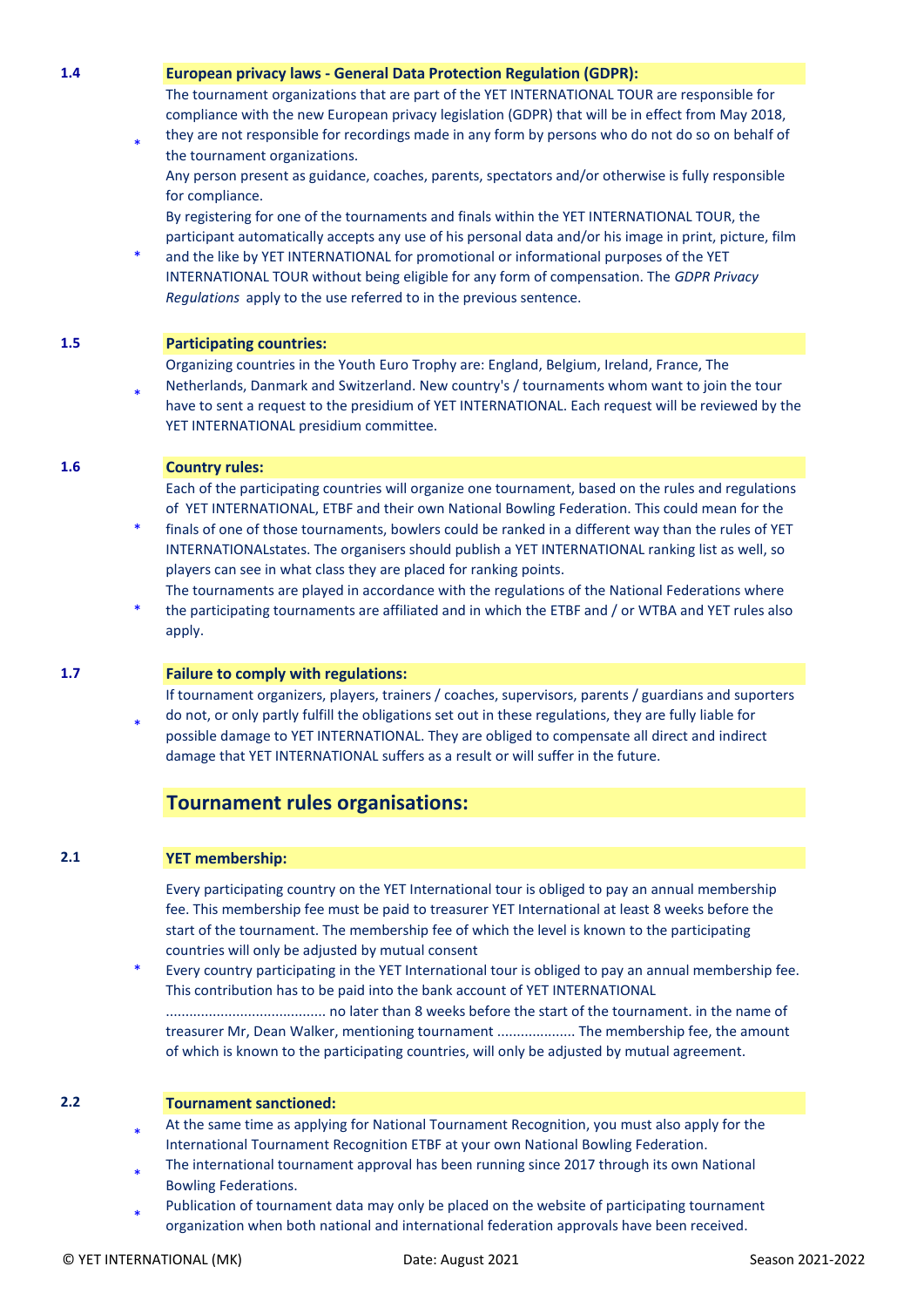\* Each tournament organizer participating in the tour may not offer potential participants preregistration befor any publication on its website

#### **2.3 Announcement for tournament registration:**

Every connected tournament organizer is obliged to report to the DB presidium of YET

\* INTERNATIONAL when the online registration of their tournament begins, so there are equal registration possibilities for every potential participant foreign or domestic.

#### **2.4 Entry fees:**

\* The organization should attempt to keep the entry and re-entry registration fees as low as possible, so costs for participants will not be too high.

#### **2.5 YET players fee:**

There will be a small fee added for every player who participates in each tournament. This fee will help to pay the increasing costs to run the YET INTERNATION AL GRAND FINALS. The fee has been set as 1 euro's. This fee may or may not be part of your regular entry fee this is up to each individual tournament organisation.

\* Each organising country will be asked for a small contribution for each player participating in their tournament. This fee is a contribution to the costs of organising the YET INTERNATIONAL GRAND FINALS. This contribution is fixed at 1 Euro. This contribution may or may not be part of your regular entry fee, this is up to the individual tournament organisation. After the tournament you will receive an invoice for the number of participants that took part in your tournament. These costs should be transferred to the account of YET INTERNATIONAL.

#### **2.6 Prize fund:**

\* The maximum prize fund of each tournament will be determined by the tournament organization of any participating country.

#### **2.7** \* **Date of birth and Average:**

The organizing committee of each specific tournament is expected to check the presented federation membership cards and make sure they are in accordance with the entry form. The date of birth and average (season 2021-2022) also has to be checked at each entry. This data is maintained by the YET Committee in a database. If necessary the organizing committee of each specific tournament can use them to check actual averages or dates of birth.

#### **2.8** \* **Tour evaluation:**

YET INTERNATIONAL dailey board and tour members will keep an evaluation at the end of the years grand final. Regulations will be evaluated and adjusted if necessary this will be communicated digitally.

\* Each tournament organizer adheres to the YET INTERNATIONAL regulations and code of conduct and refers participants to this on their registration forms.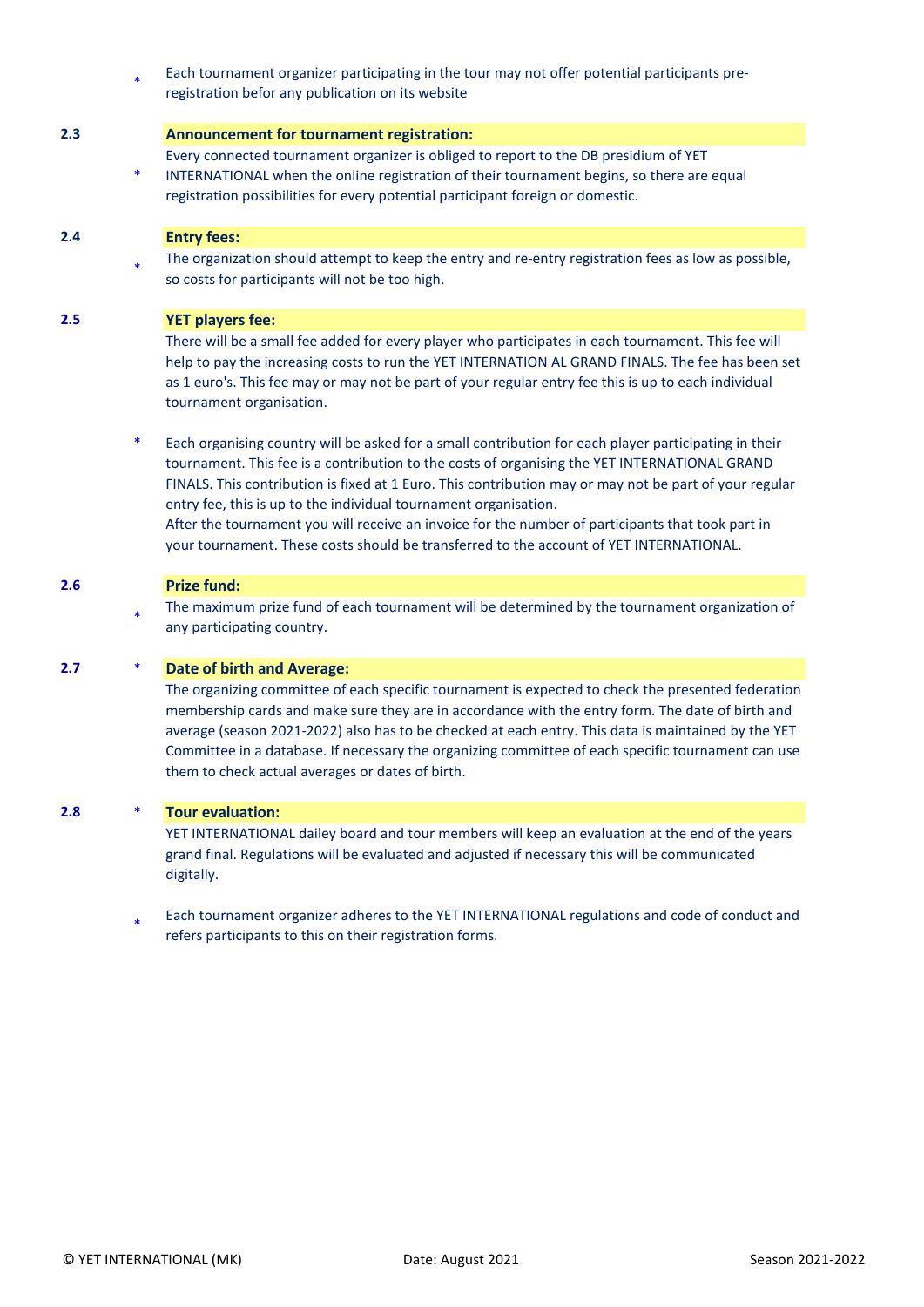## **4. Codes of conduct:**

#### **4.1** \* **Introduction:**

The Daily Board (DB) of YET INTERNATIONAL wants to contribute to the ability of our participants to enjoy their game of bowling and their continued development. We value standards and values when bowling. YET INTERNATIONAL wants to actively raise awareness among players, trainers, coaches and parents/caretakers. The YET INTERNATIONAL GRAND FINAL of the YET INTERNATIONAL tour is organized every year in the bowling alley at one of the affiliated organizers within the tour, and can be and remain a meeting place where bowlers can enjoy participating in the tournament together. Of course, this requires clear rules of conduct.

The DB has attempted to draw up rules of conduct that may help in this respect. The tournament organisors and the volunteers within the YET INTERNATIONAL TOUR actively promote the code of conduct during the tour and YET INTERNATIONAL GRAND FINAL. Especially the trainers, coaches and parents/caretakers have an important responsibility and an exemplary role in promoting and monitoring these rules of conduct. Violating these rules may result in sanctions.

#### **4.2 General:**

The code of conduct applies to all the attendees. The general rules of conduct and rules of conduct per target group (players, trainers, supervisors, parents / guardians, and supporters) are as valid as they have been drawn up. The specific rules of conduct for youth also apply to seniors.

#### 4.2.1 **Purpose:**

\* The Daley Board (DB) of YET INTERNATIONAL wants to enable all participants to bowl to the best of their abilities. Enthusiasm, relaxation and fun are the most important elements. The goal is to let players participate in the tournament which should offer enough challenge to improve their game.

#### 4.2.2 **Who does this concern:**

Everyone who participates in or is present at one of the YET INTERNATIONAL TOUR tournaments, either as a player or as a parent/coach/trainer/board member/volunteer, must be aware of this code

\* of conduct. Parents/caretakers of participants/players must also be aware of this code of conduct. The code of conduct must be promoted and complied with by everyone present at the tournament. We must be able to address each other in this respect. Good manners are the foundations for our actions.

#### 4.2.3 **What is it all about:**

\* This concerns how we want to interact with each other. And it concerns rules. It concerns what we think is normal and not normal. We call this standards and values. We first try to clarify what the rules are. Then you agree with everyone what we mean by this (what is normal and what is not). If people do not comply with the rules of the code of conduct, the Board may impose sanctions.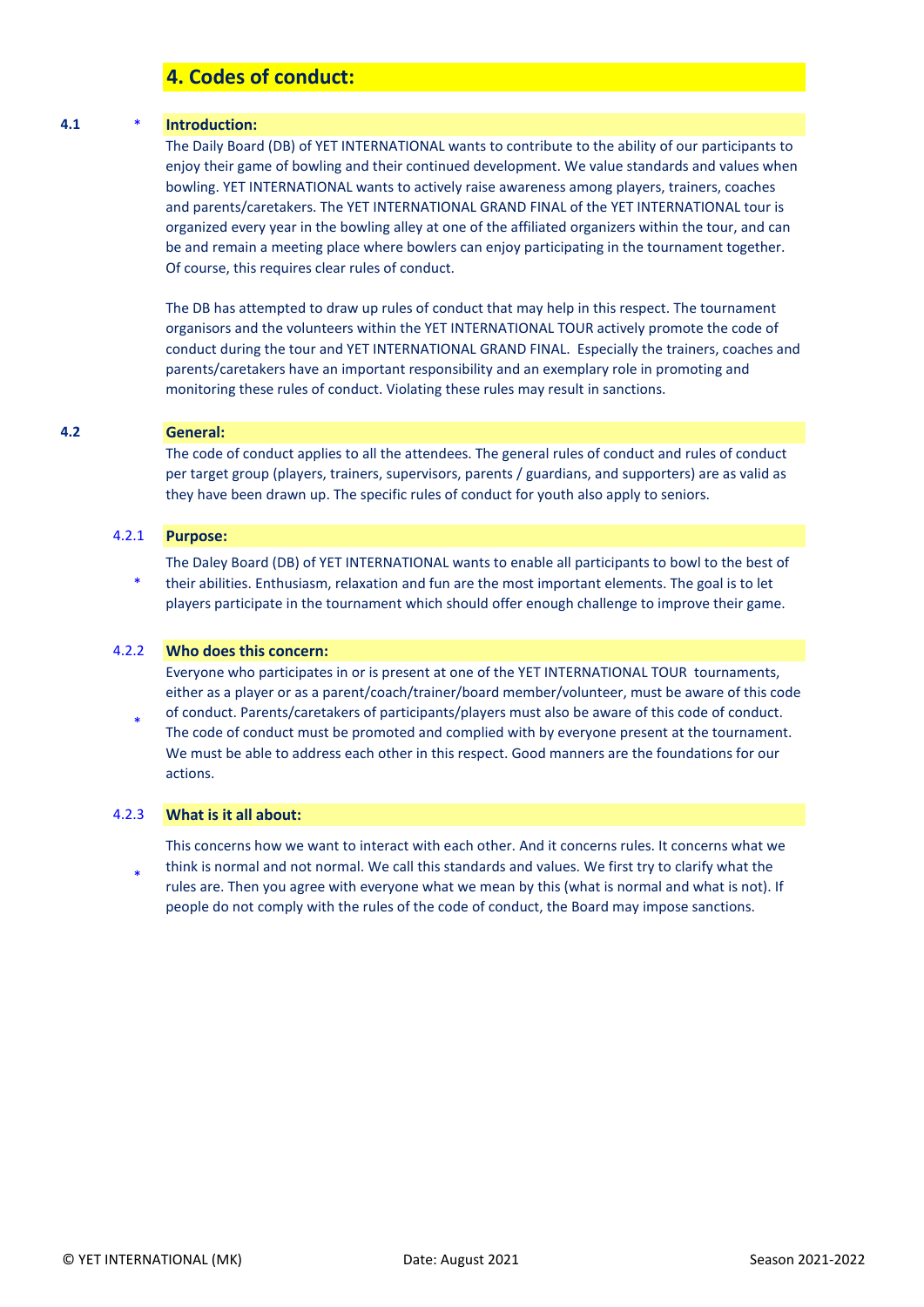#### **4.3 General rules of conduct:**

The (DB) of YET INTERNATIONAL explicitly draws attention to standards and values during and after

\* the bowling sport. A number of general rules that apply both to the bowling itself, the use of, and when accessing the bowling alleys follow below.

#### 4.3.1 **What are our principles:**

- \* Bowling is both an individual and a team sport that you practise with each other and the opponent. No bowling without team play and no bowling without an opponent.
- We play bowling with each other, including the opponent.
- We always act fair, even if others fail to do so.
- We always respect the tournament officials.
- The winner is the one who can lose with his head held up high.
- Sport is for everyone, not just for the very best.
- I am careful with your stuff; will you do the same with mine?
- A deal is a deal.
- Always lead by example.
	- Talk to each other about your behaviour.
- \* Discrimination, insulting people, coarse language, harassing, bullying, annoying or hurting anyone is not accepted and can lead to sanctions.

#### 4.3.2 **In and around the bowling alley:**

- \* We are guests at one of the Bowling alley's s that are part of the tour, behave as such. Consider at least of the following points:
- \* We behave, which means you act as a responsible person who does everything that is needed to prevent (foreseeable) damage.
- We only enter the bowling lanes when wearing bowling shoes.
- We remove the bowling balls from the ball return when we will not get in the way of anyone.
- We use our own ball or the bowling ball(s) made freely available by the bowling alley.
- We wait until the pin erector has finished its cycle. Make sure that the sweeper is up.
- We do not throw the ball onto the lane with an arch.
- We do not talk with people when they are on the approach.
- Bowling requires focus.
- Persons who fail to observe these rules will be addressed.

#### **4.4 Rules of conduct for (young) players:**

- The players are the heart of the YET INTERNATIONAL TOUR.
- The player:
	- is fair, shows team spirit, and helps and supports his fellow players in the bowling alley.
	- is present at least 30 minutes before the start of his or her match.
	- wears bowling clothes during the tournament (see the rules for a description).

respects his or her opponent, the tournament officials and the public.

#### **4.5 Rules of conduct for coach(es):**

- Naturally, all rules of conducts that apply to others also apply to the coach(es).
- \* The coach has an exemplary role for the player(s) and corrects them when they show inappropriate behaviour.
- \* The coach respects the players, parents/caretakers, supporters, tournament officials and opponents.
- The coach is present at least 30 minutes before the start of the match.
- The coach is responsible for the supervision of his or her players during the tournament.

#### 4.5.1 **A coach must also:**

- Avoid using alcohol (and tobacco) when coaching a player.
- Report any misconduct or other problems to the responsible person.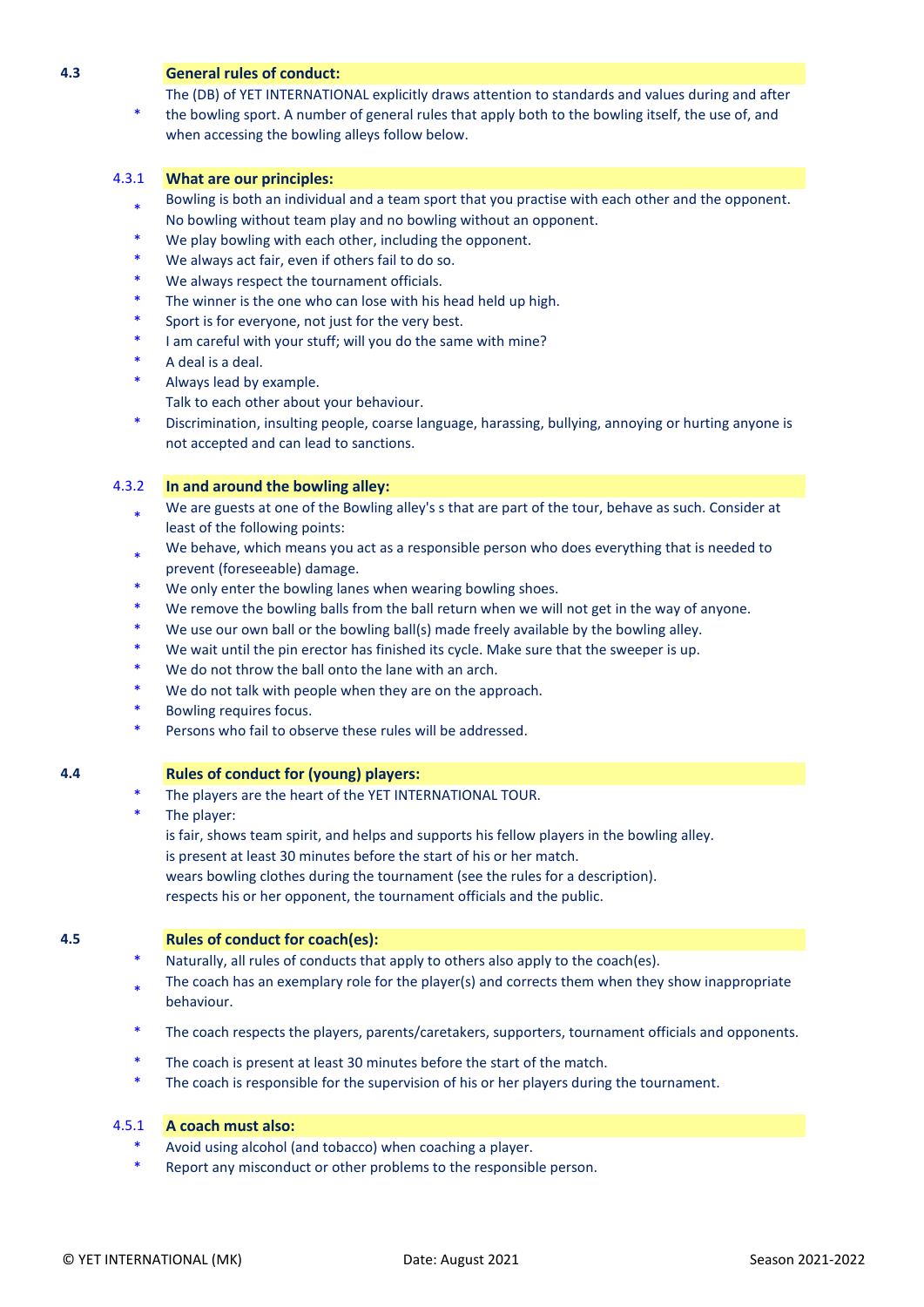#### **4.6 Rules of conduct for the trainer:**

- Naturally, all rules of conducts that apply to others also apply to the trainer.
- He or she respects the player(s), parents/caretakers and coaches.
- Makes sure that the bowling alleys and equipment are used with care.
- Instils passion for the game in the players. Makes sure that any used materials are removed from the bowling alley after the tournament (on time).

#### 4.6.1 **A trainer must also:**

- \* Not use any alcohol or tobacco when training for and coaching a player and/or team during the entire tournament.
- Report any misconduct or other problems to the responsible person.

#### **4.7 Rules of conduct for the parents/caretakers and supports of the young player:**

- Naturally, all rules of conducts that apply to others also apply to the parents /caretakers.
- \* Parents must be good supporters and lead by example by respecting everyone at and around the bowling alley.
- Remains behind the bowling lane during the match.
- Does not get involved in the coaching of the player(s) by the trainers and coaches.

#### 4.7.1 **The parents/caretakers must also:**

- Positively encourage players but not give any technical or tactical instructions.
- Help transport player(s) to a match.
- Make sure that their son or daughter is present for a match on time.
- Make sure that their son or daughter reports absent on time.
- Pay the registration fees.
- \* Any criticism or comments about the organisation of the tournament, the tournament officials, trainers and coaches will be reported to the NBF.

#### **4.8 Rules of conduct for tournament organisors and their volunteers:**

Tournament organisor and their volunteers play an important role in the success of the code of

- \* conduct. They can set an important example but, as indicated below, they also make agreements with YET INTERNATIONAL TOUR.
- \* When you see any misconduct or violations of the code of conduct and the like, please contact the tournament officials, who will contact the parents, trainer or coach of the player(s) in question.
- Tournament organisors and volunteers lead by example and will always behave in a fair manner.
- They will not verbally or non-verbally insult others and not hurt anyone intentionally.
- They respect others and take care of their clothing and materials.
- Volunteers will not use alcohol during series and the finale.
- Report any misconduct or other problems to the responsible person. Every volunteer who works at one of the affiliated tournament organizations within the YET INTERNATIONAL TOUR and therefore works with children provides a certificate of good conduct. The
- \* volunteer can demonstrate with the certificate of good conduct that he or she did not do something in the past that would stand in the way of volunteering. The certificate of good conduct is therefore an important part of the prevention and integrity policy of every volunteer organization. By actively pursuing such a policy, children are truly in safe hands.